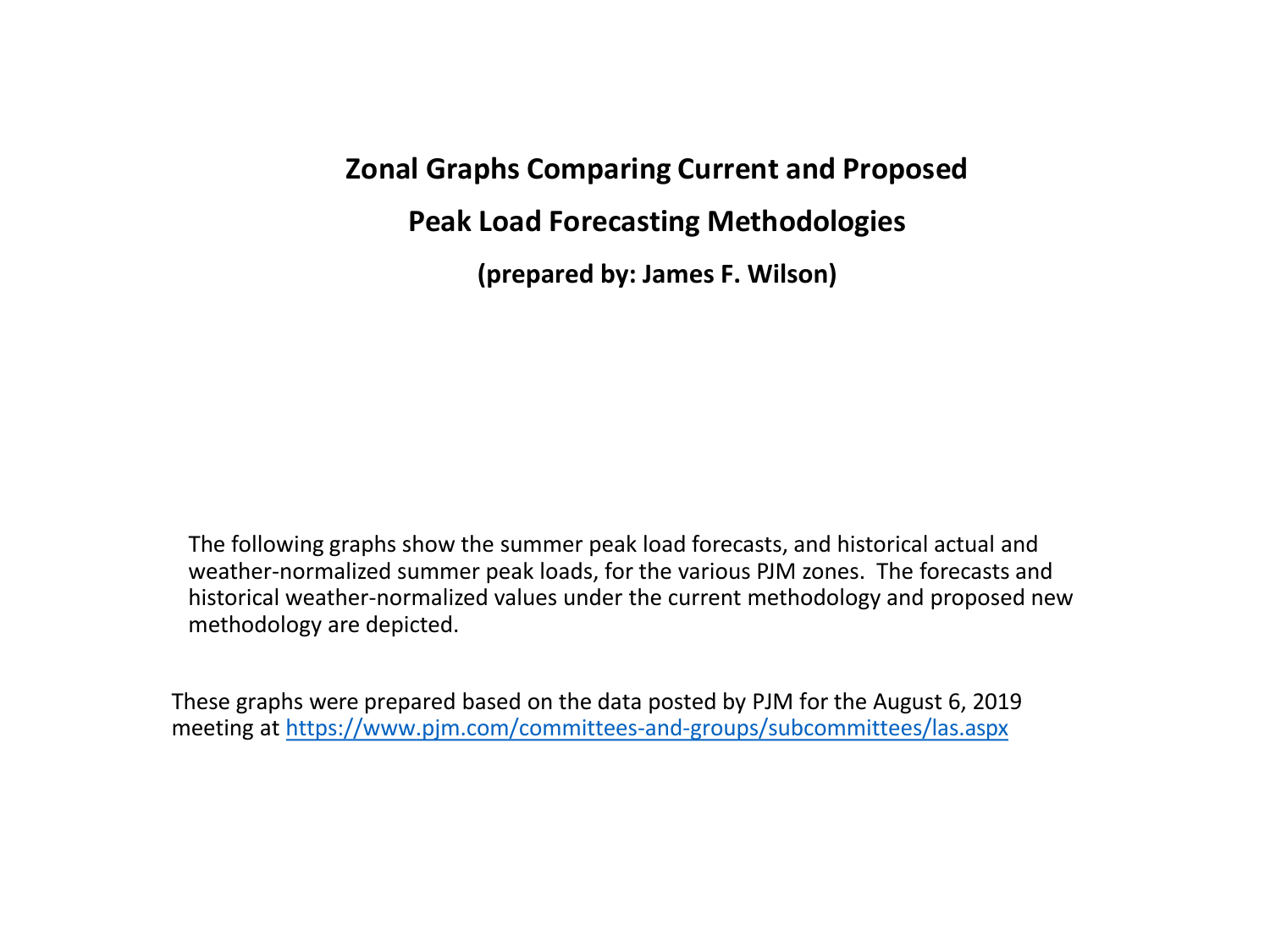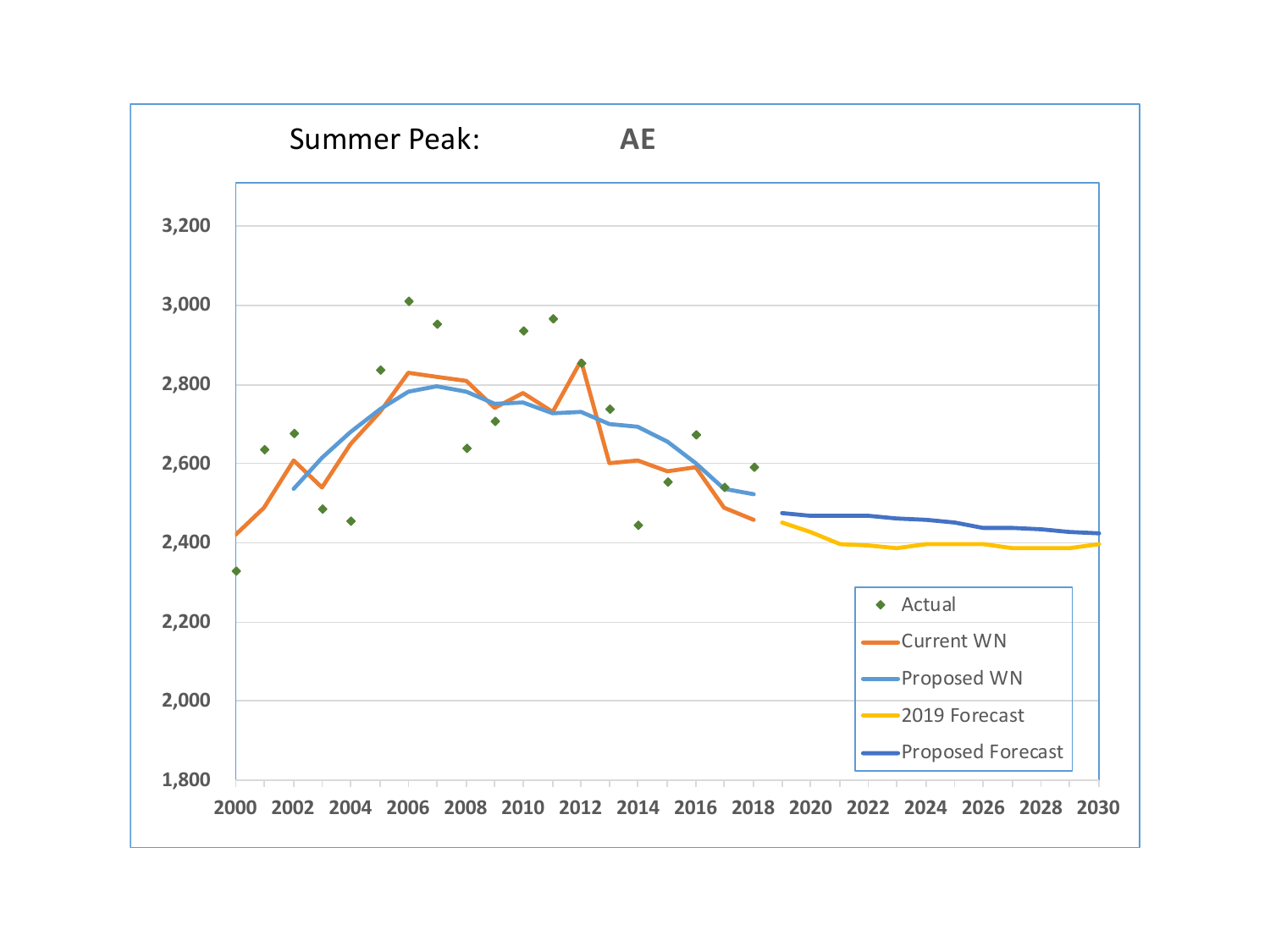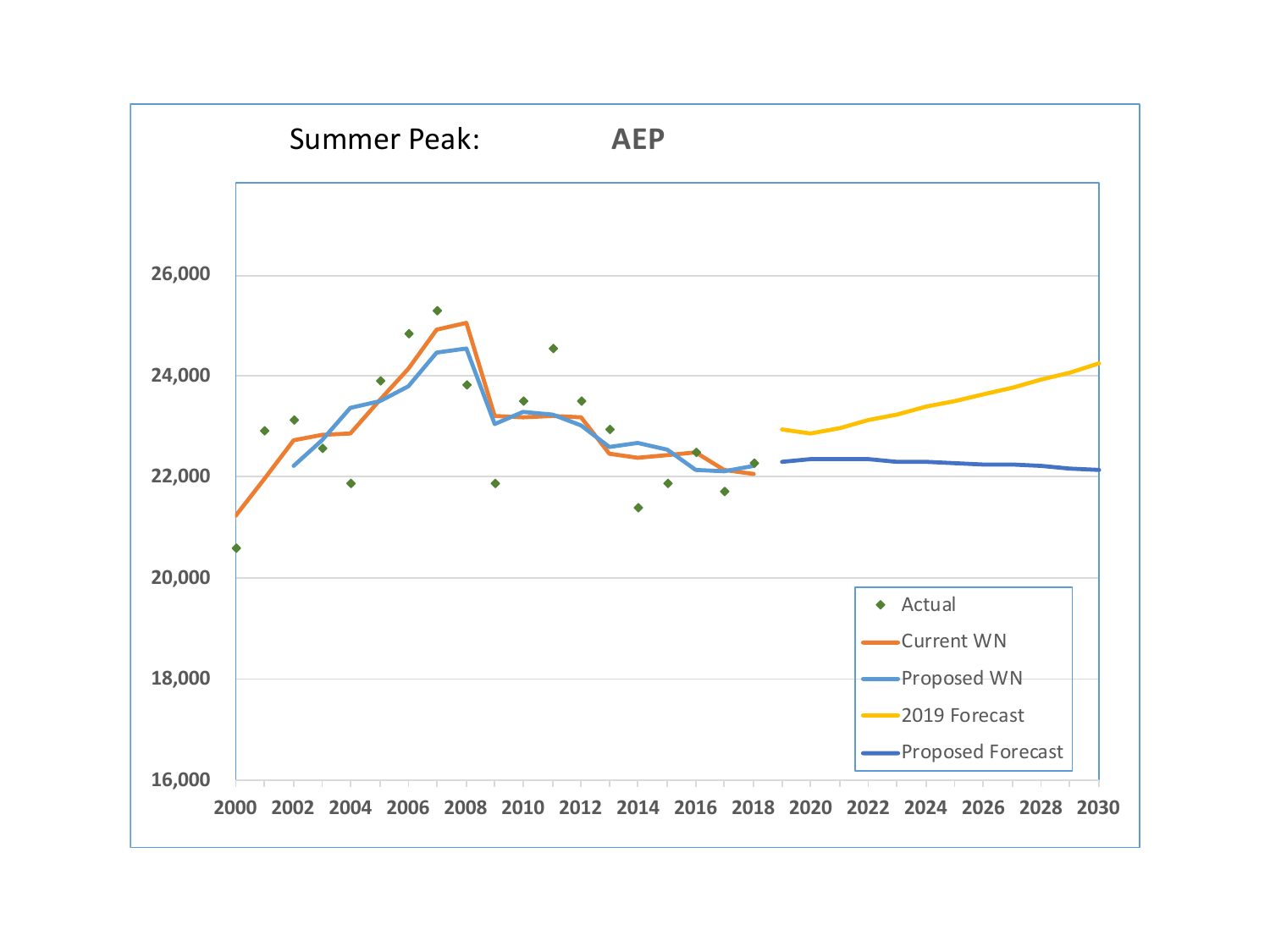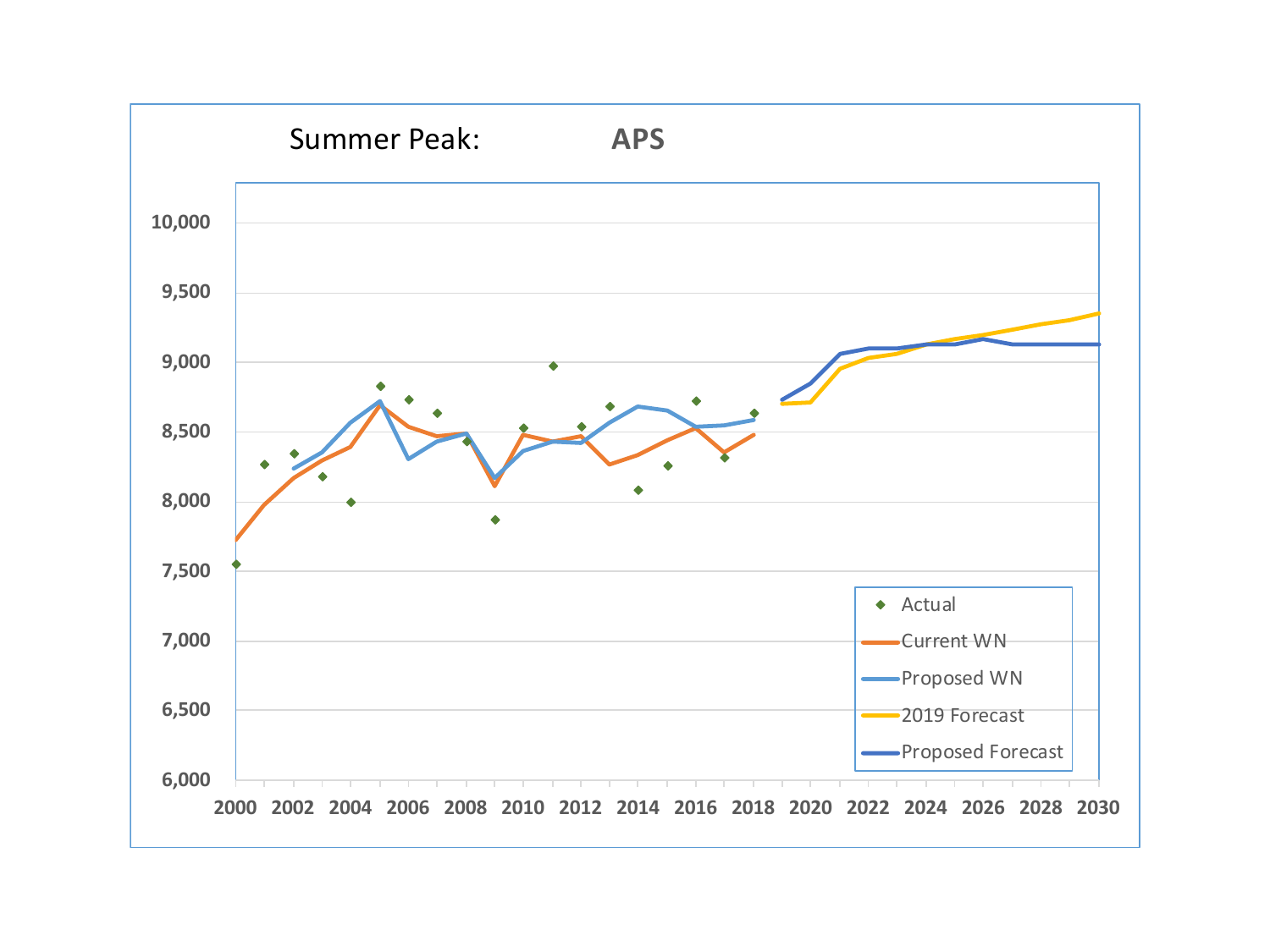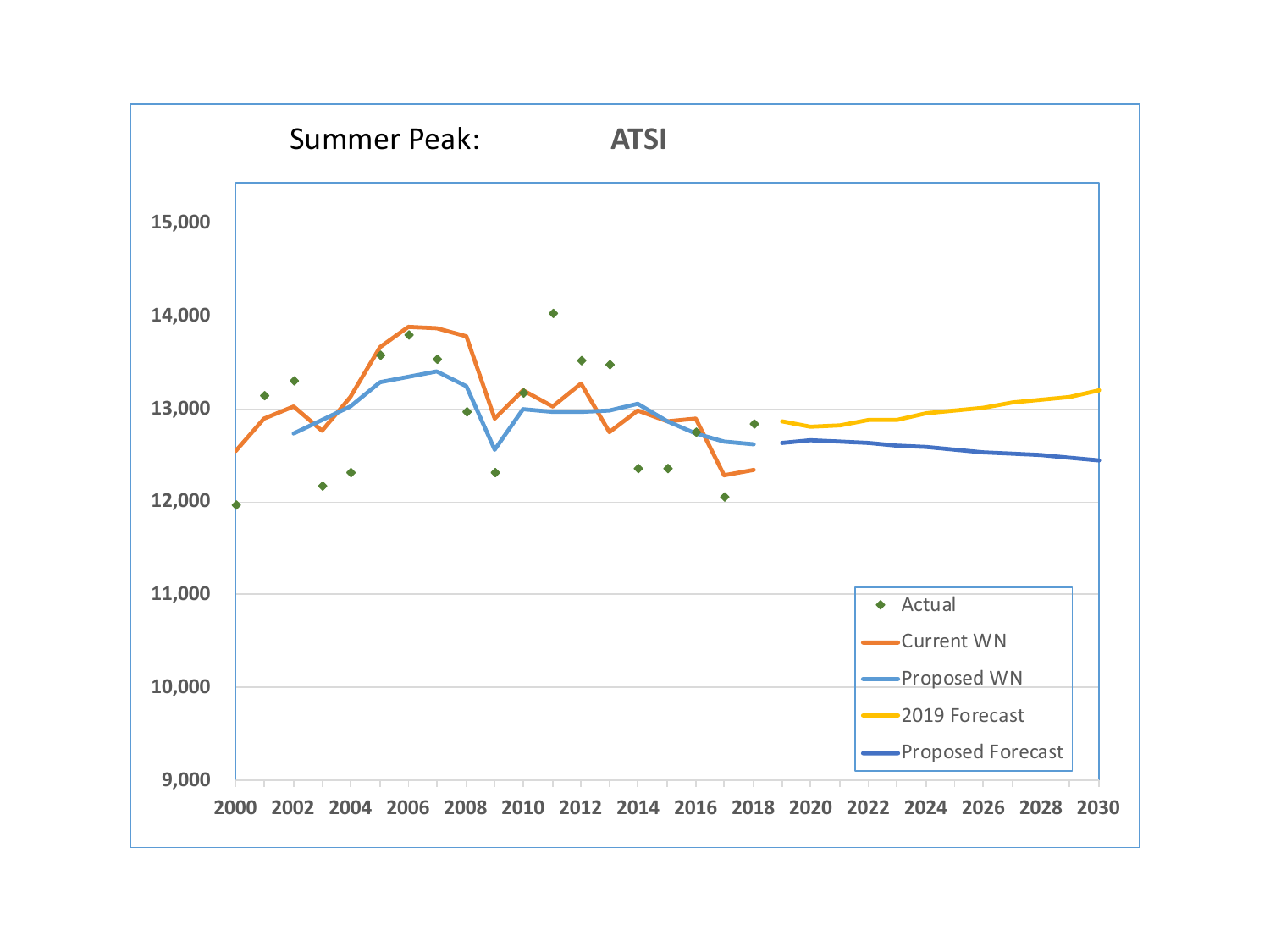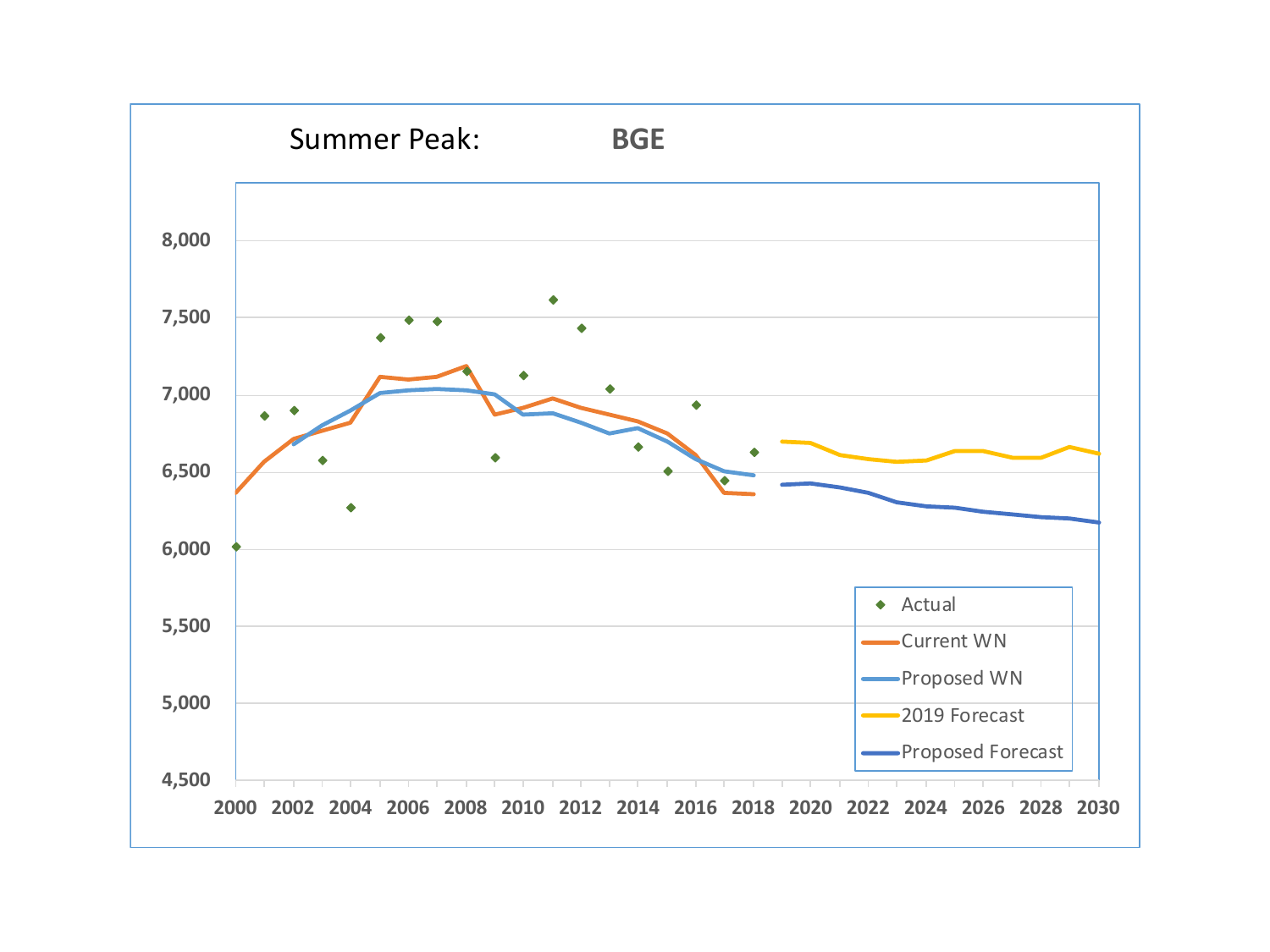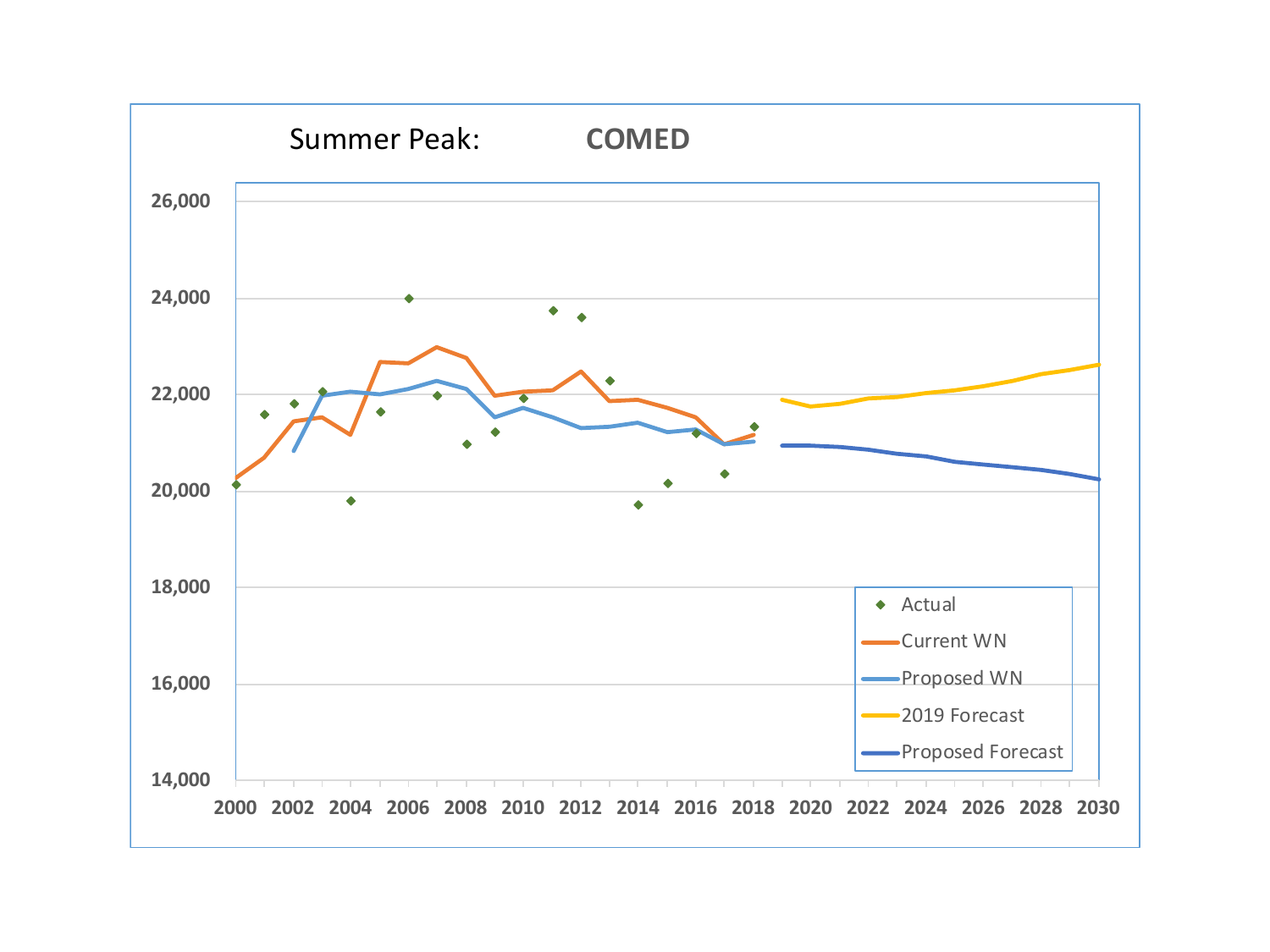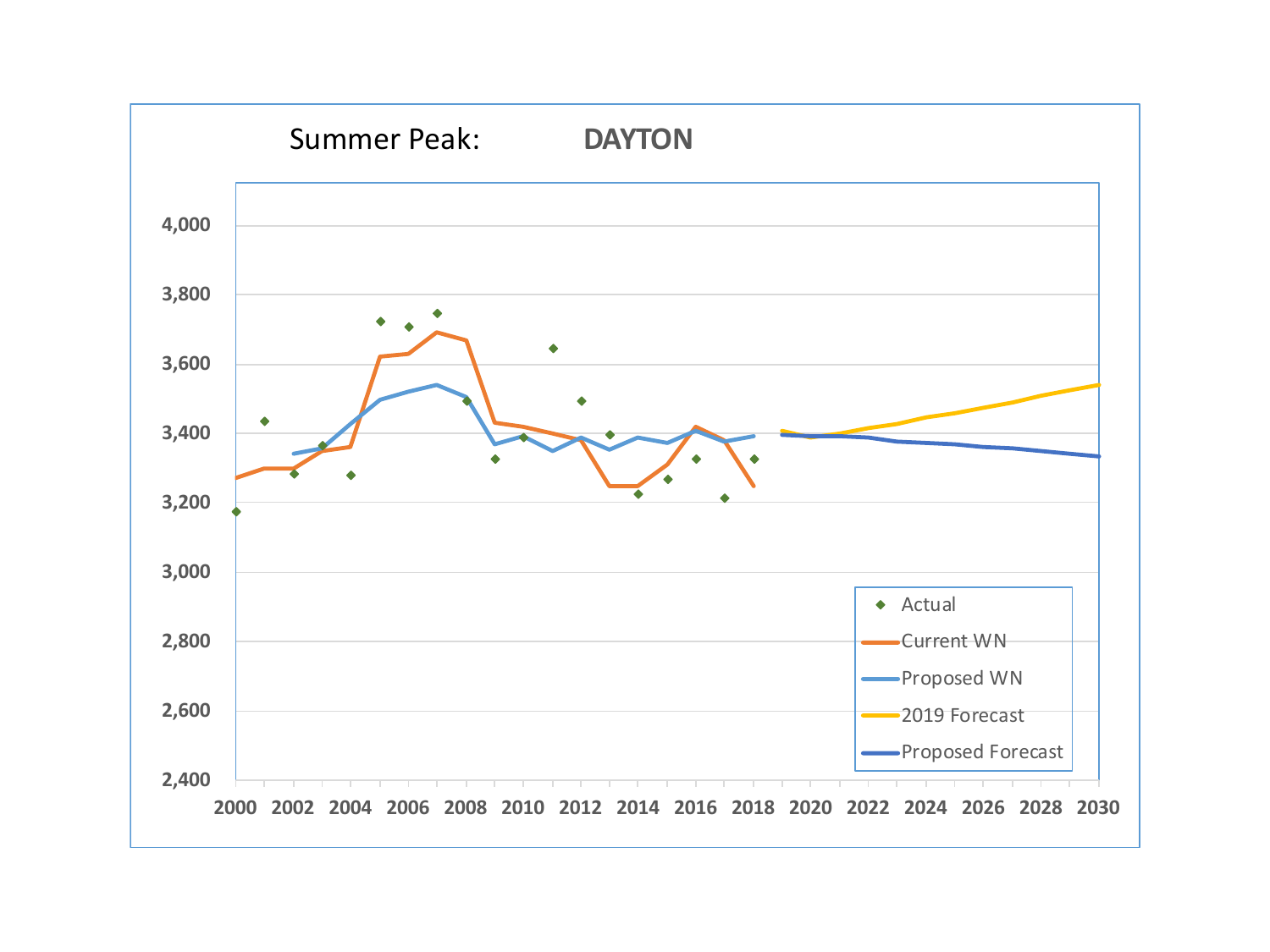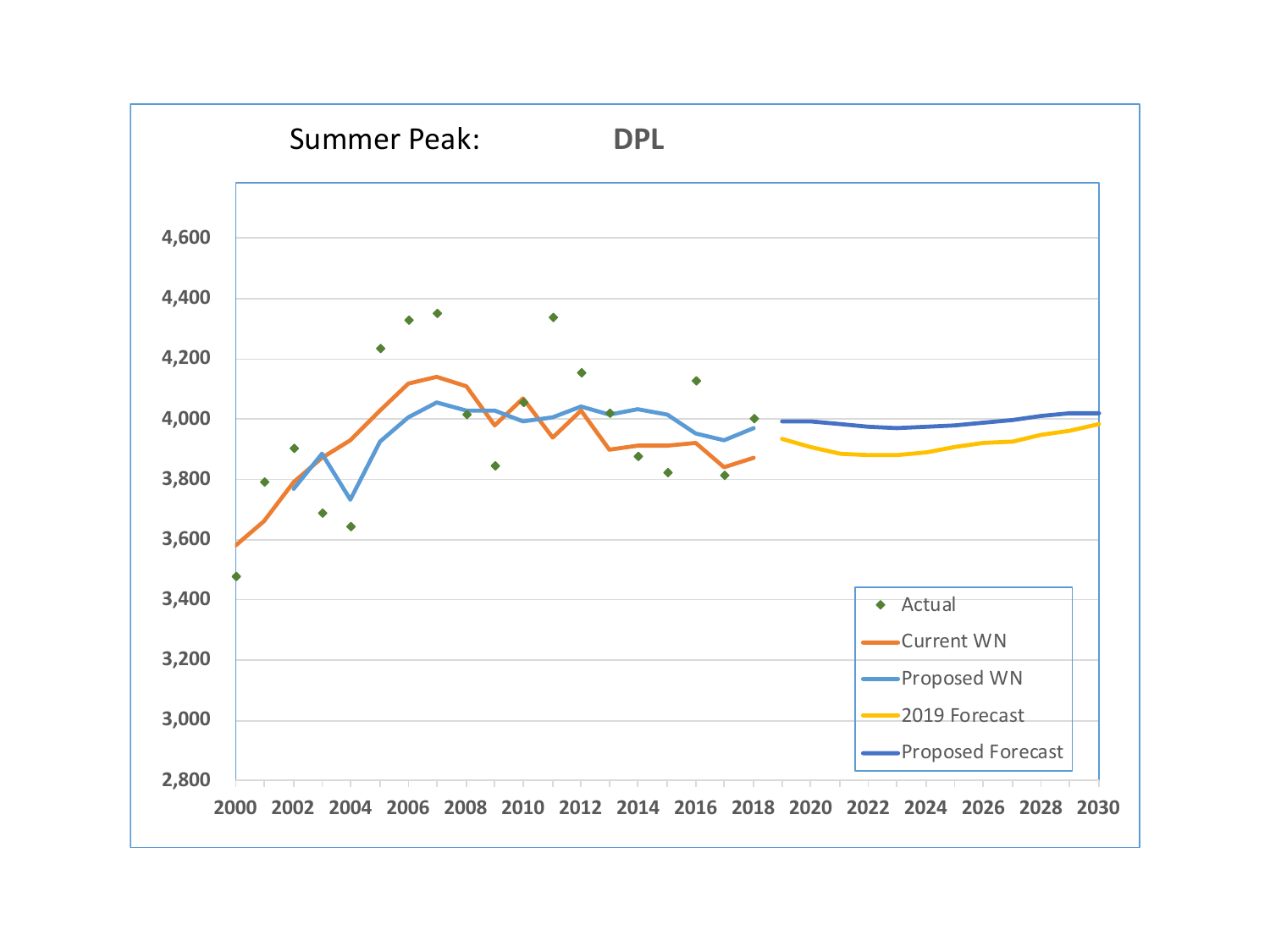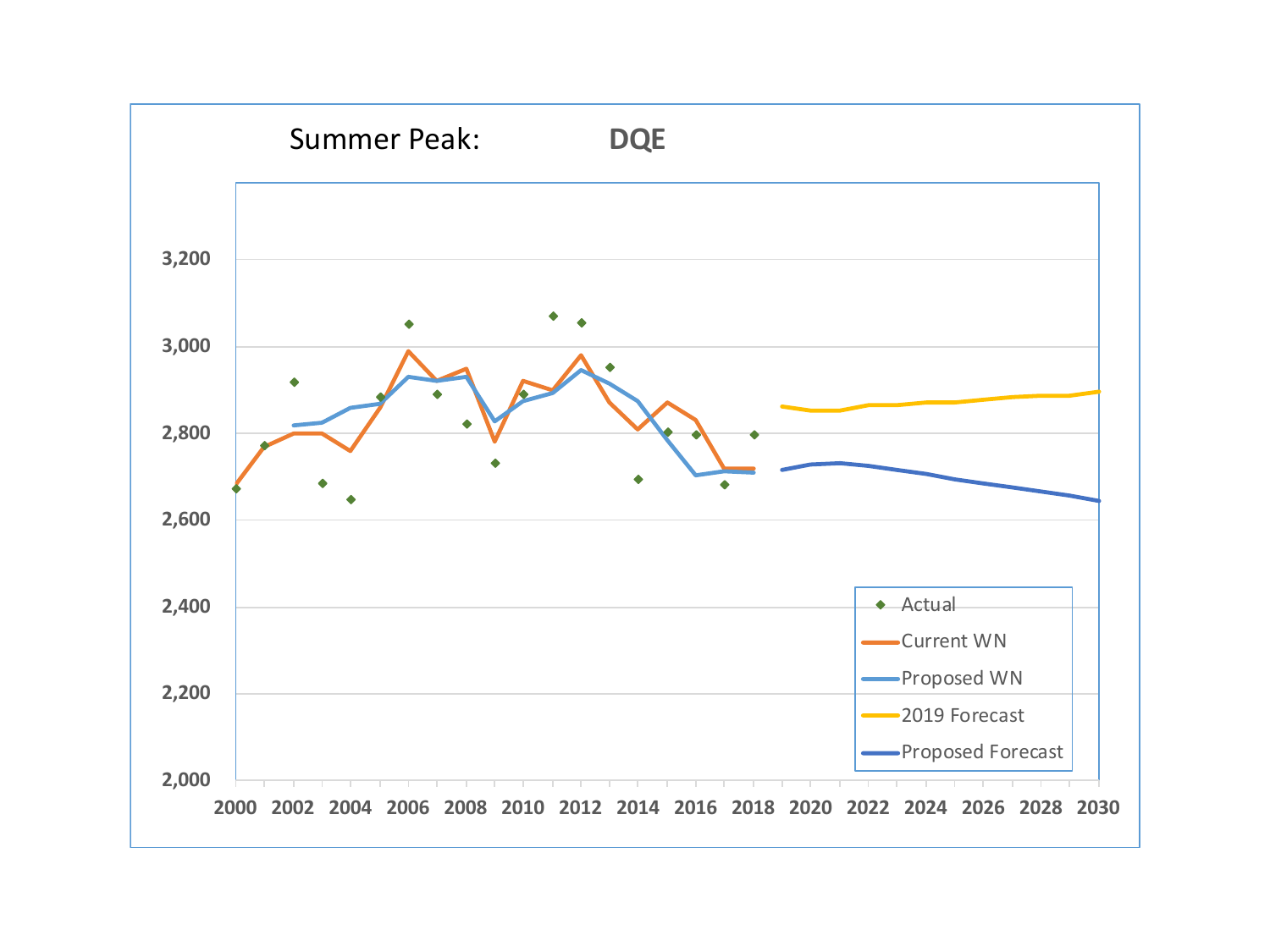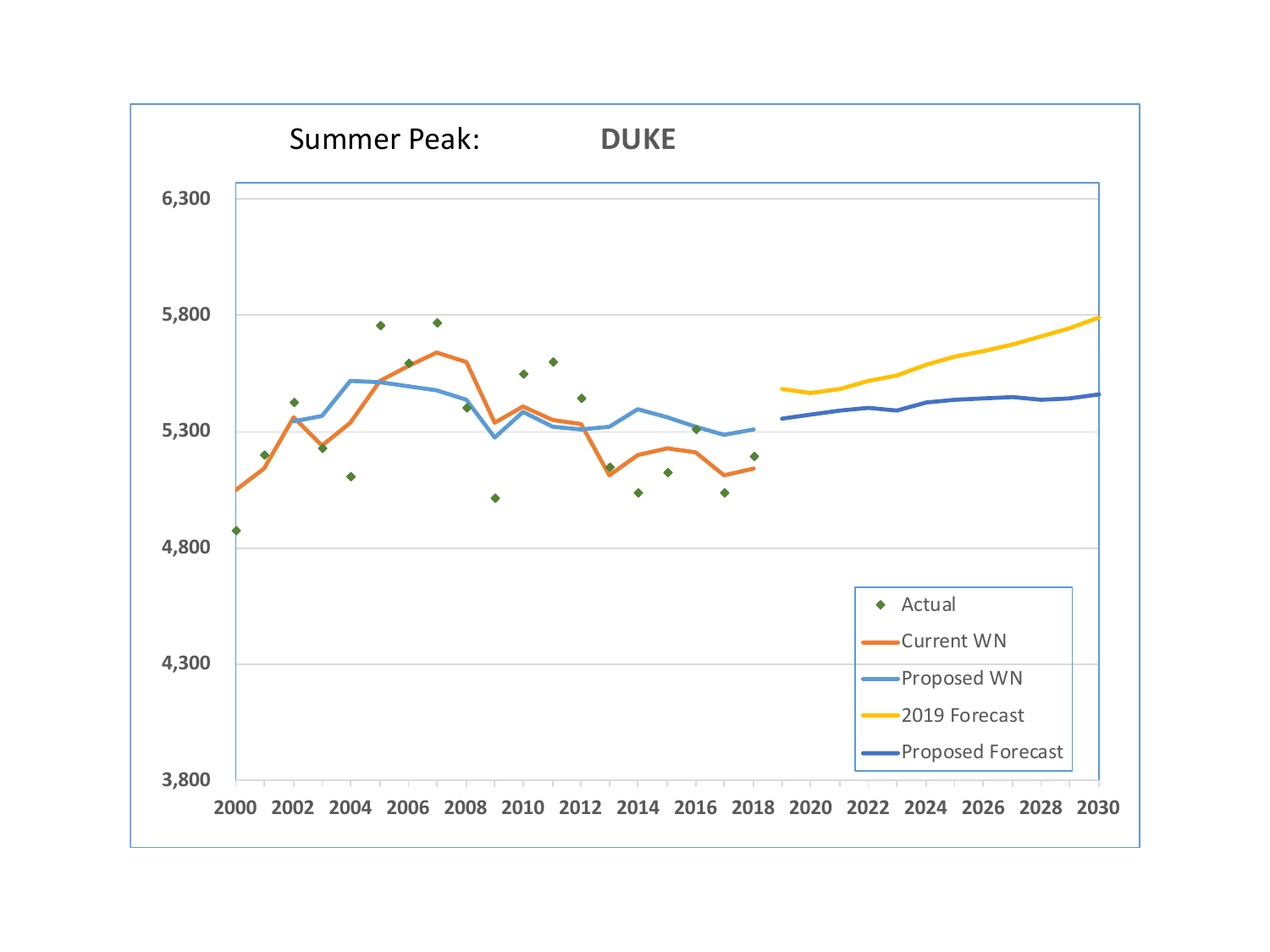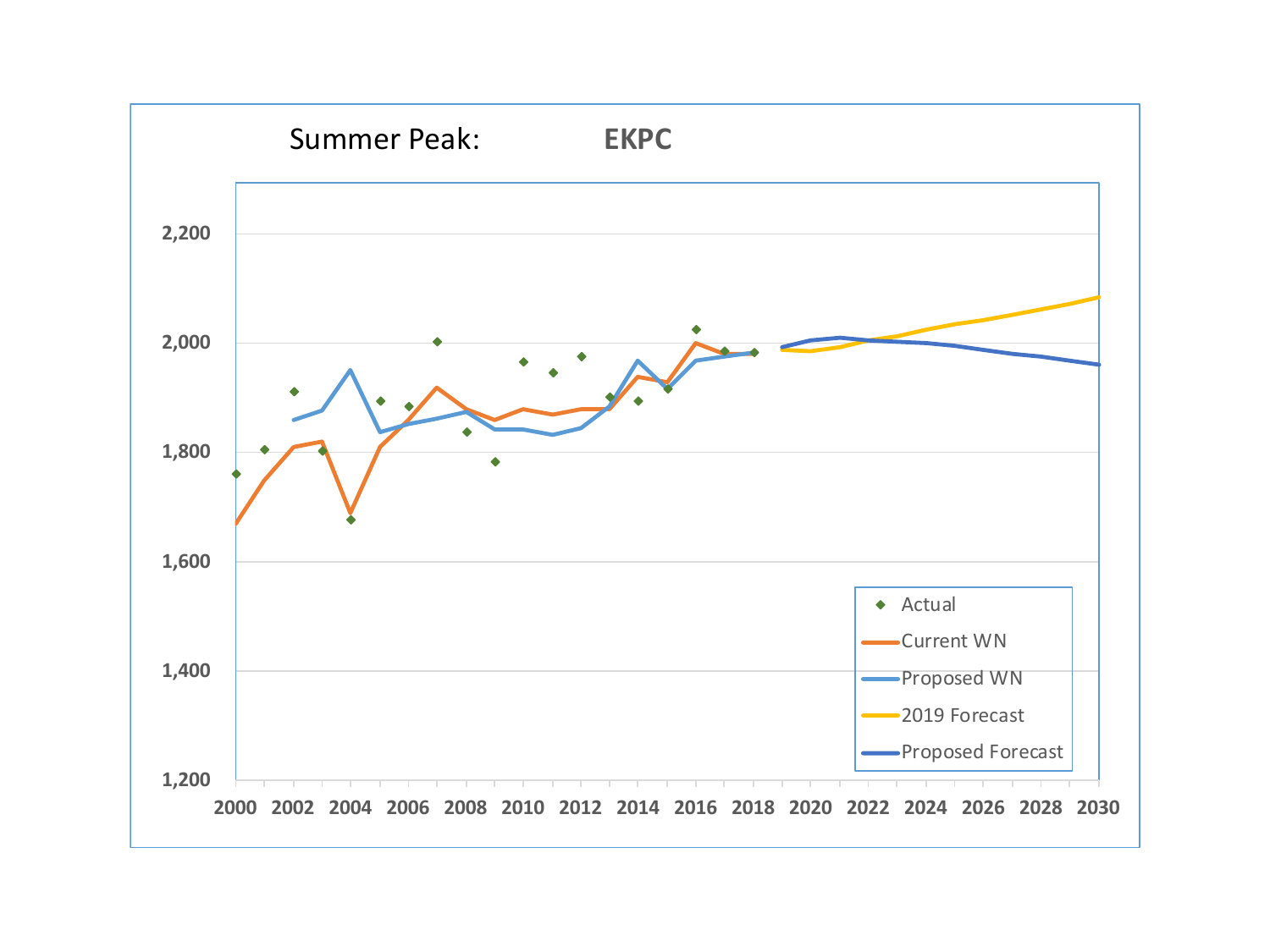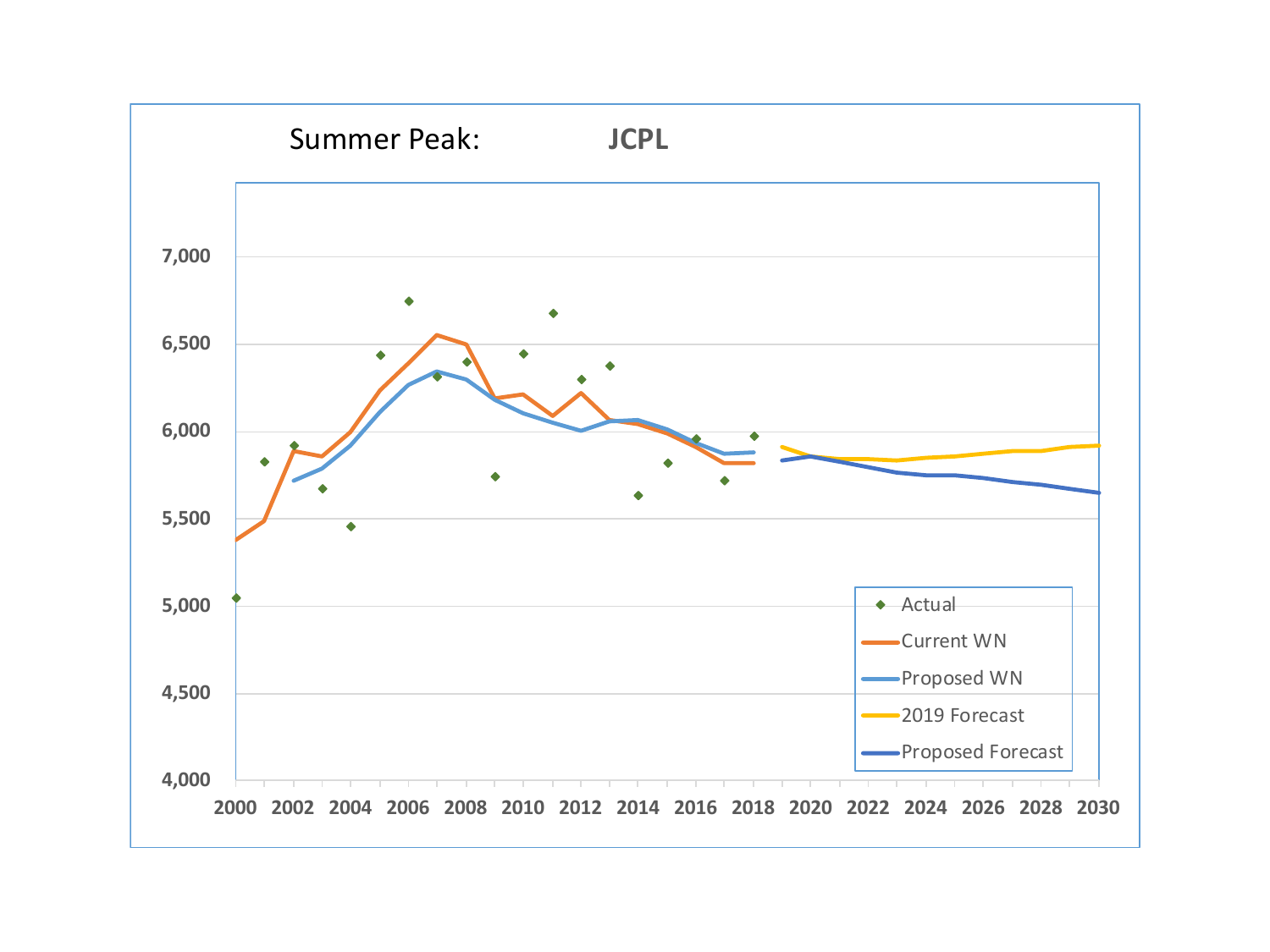![](_page_13_Figure_0.jpeg)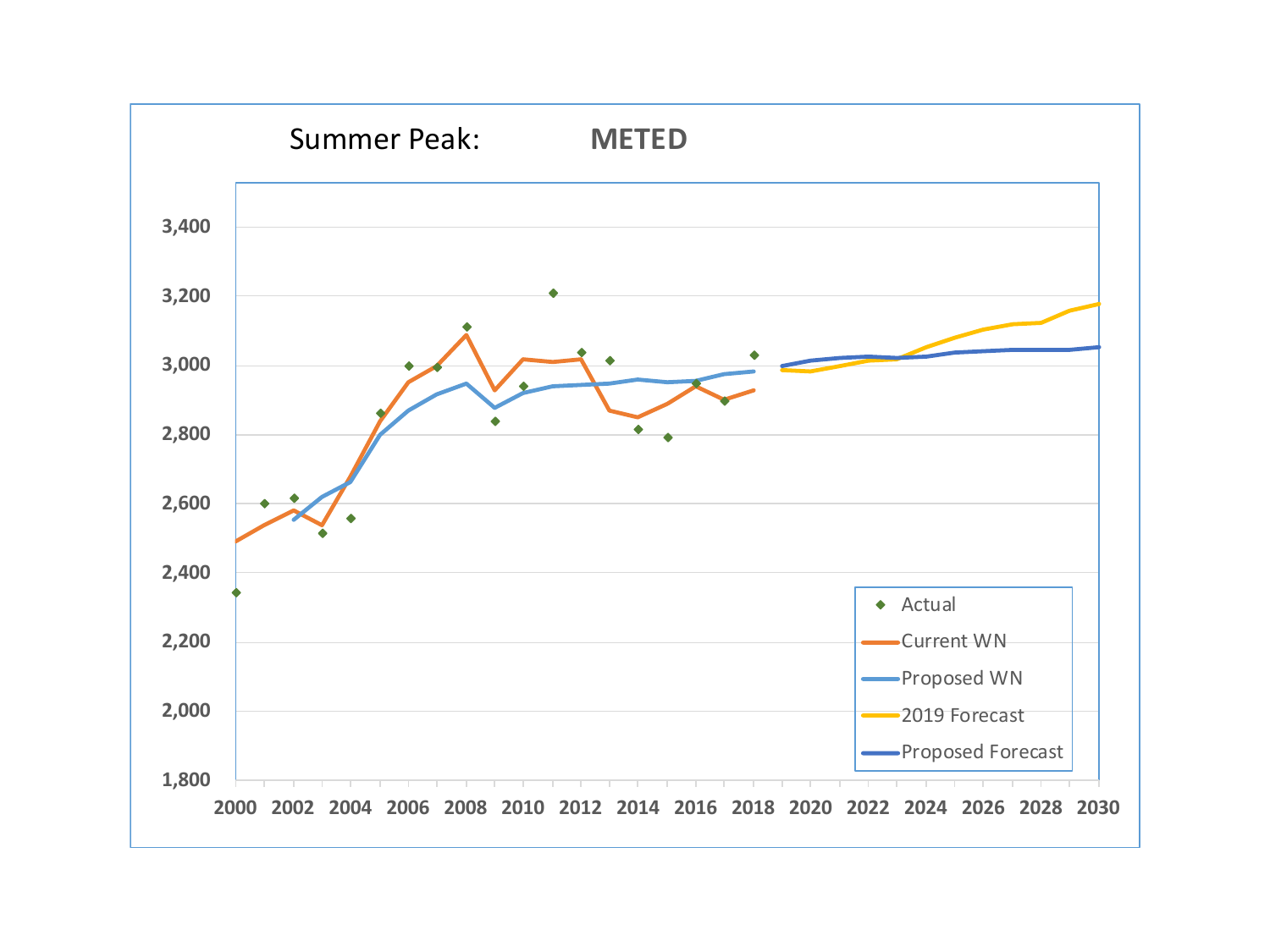![](_page_14_Figure_0.jpeg)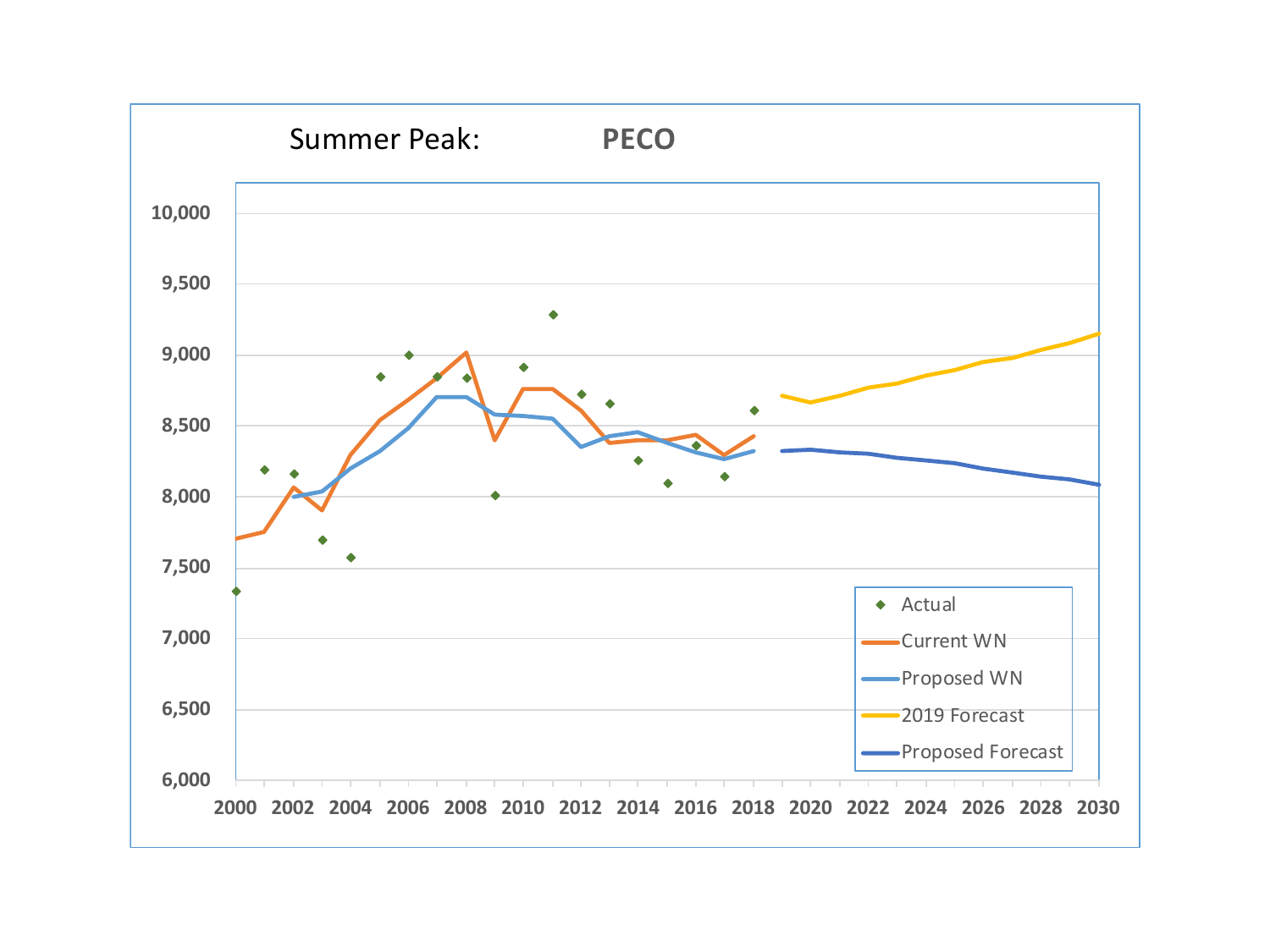![](_page_15_Figure_0.jpeg)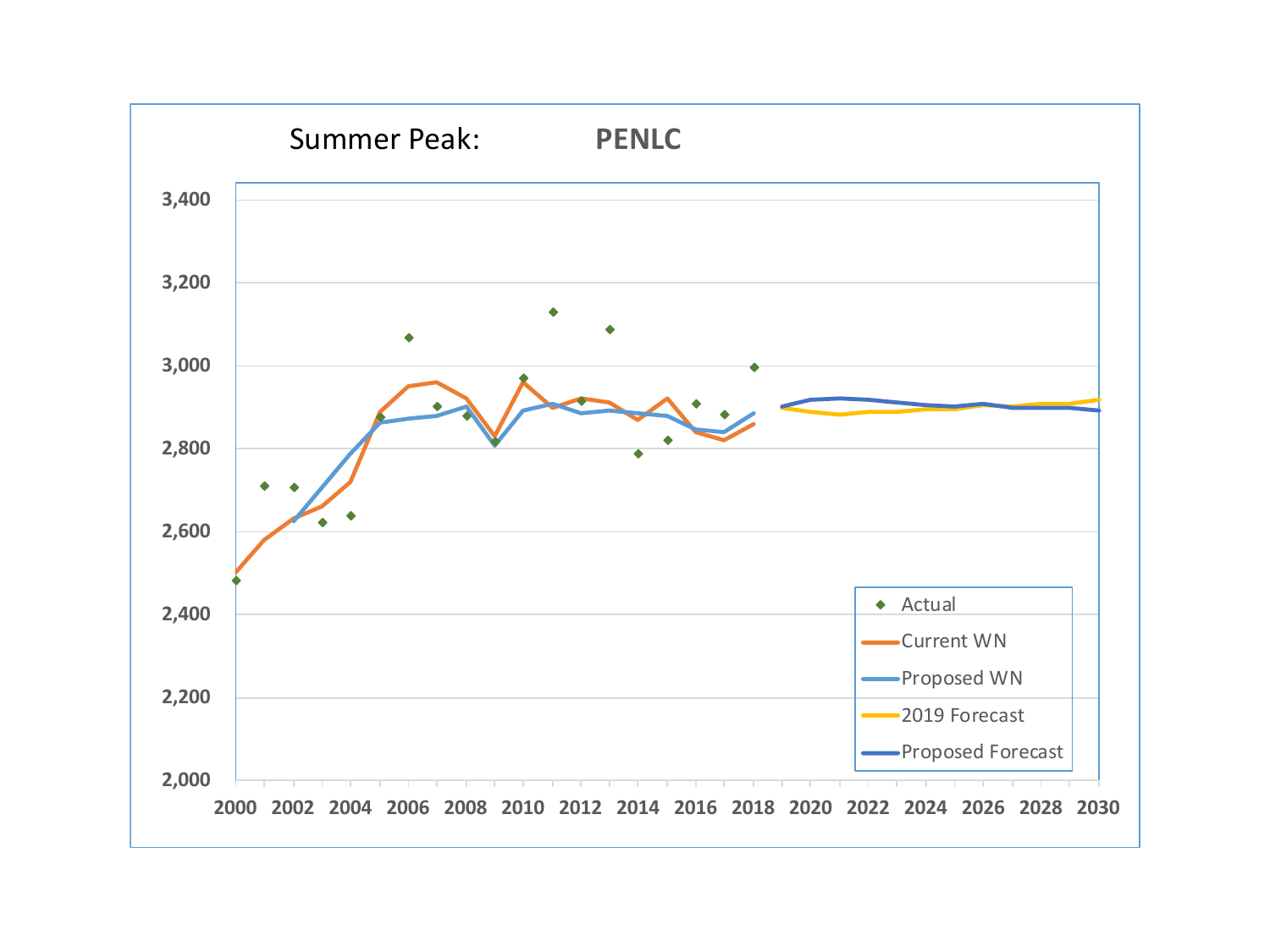![](_page_16_Figure_0.jpeg)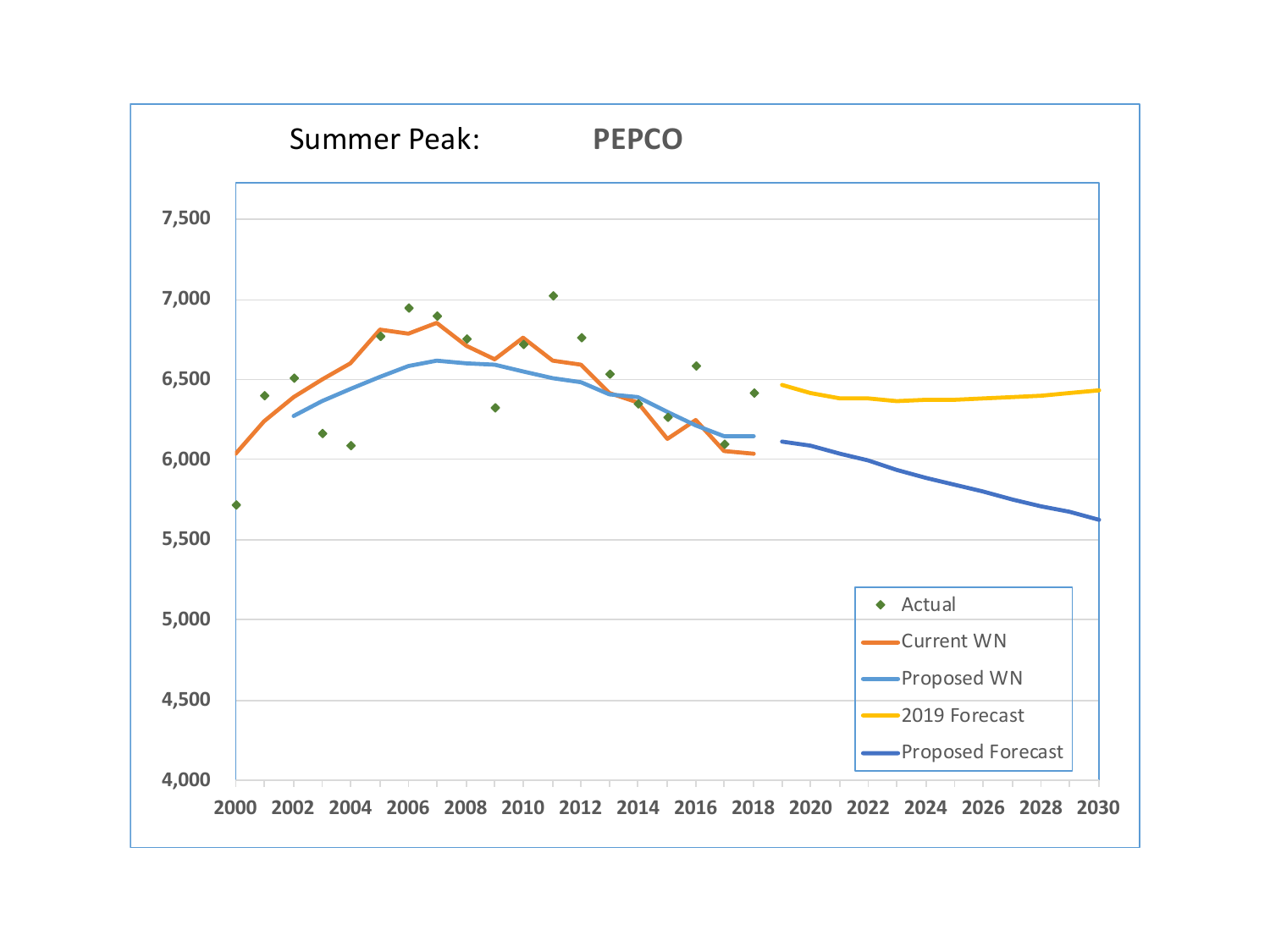![](_page_17_Figure_0.jpeg)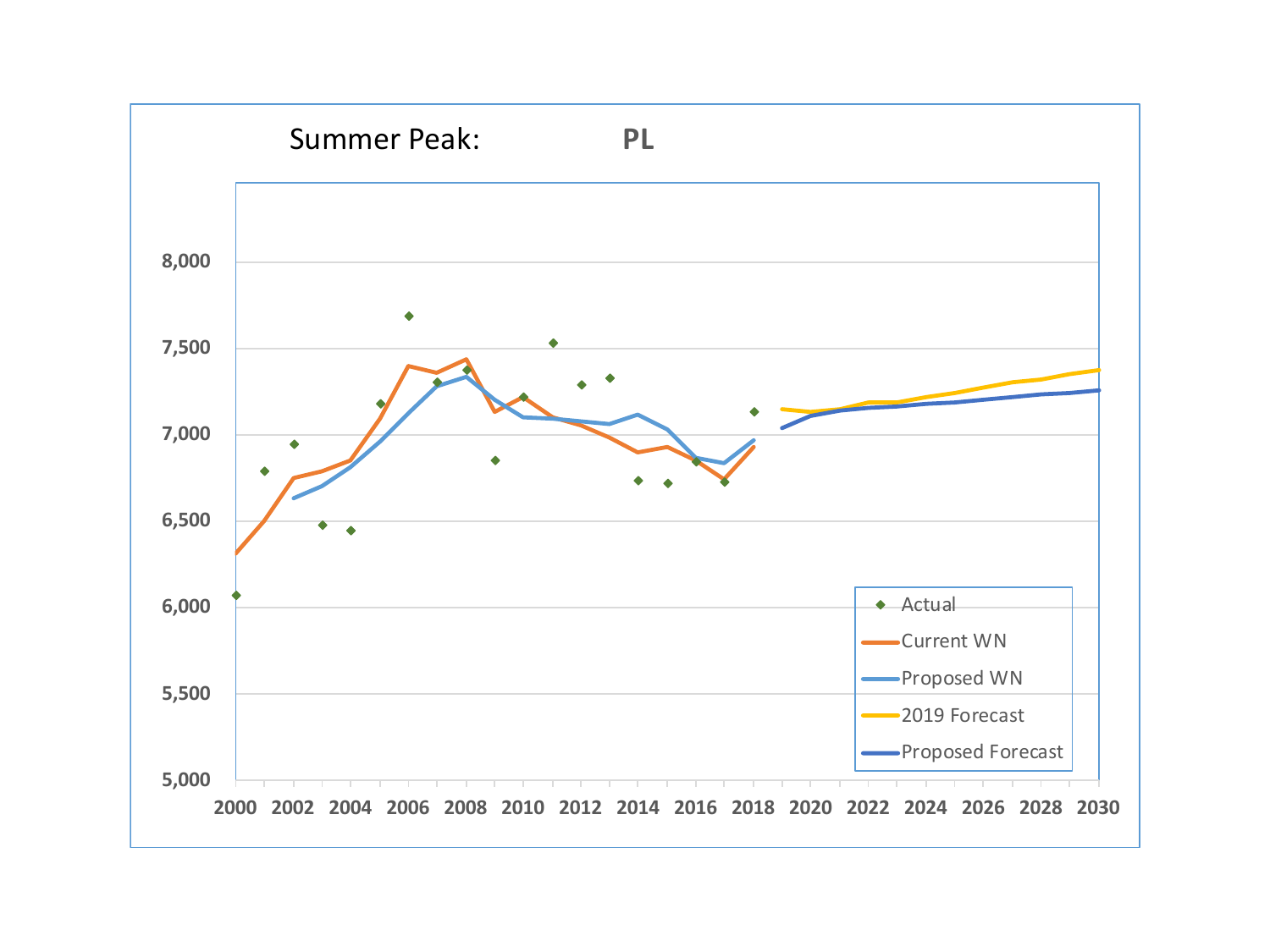![](_page_18_Figure_0.jpeg)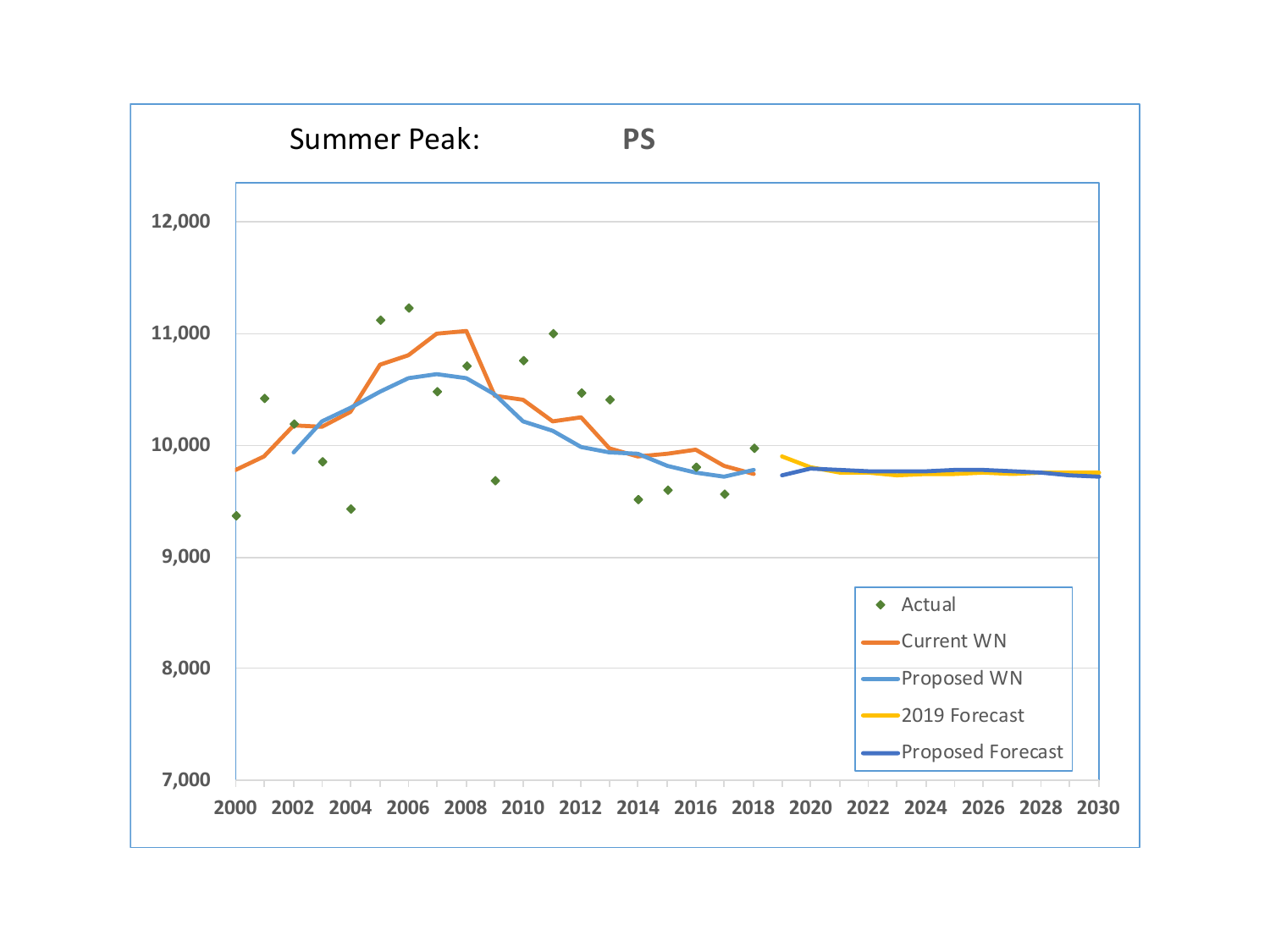![](_page_19_Figure_0.jpeg)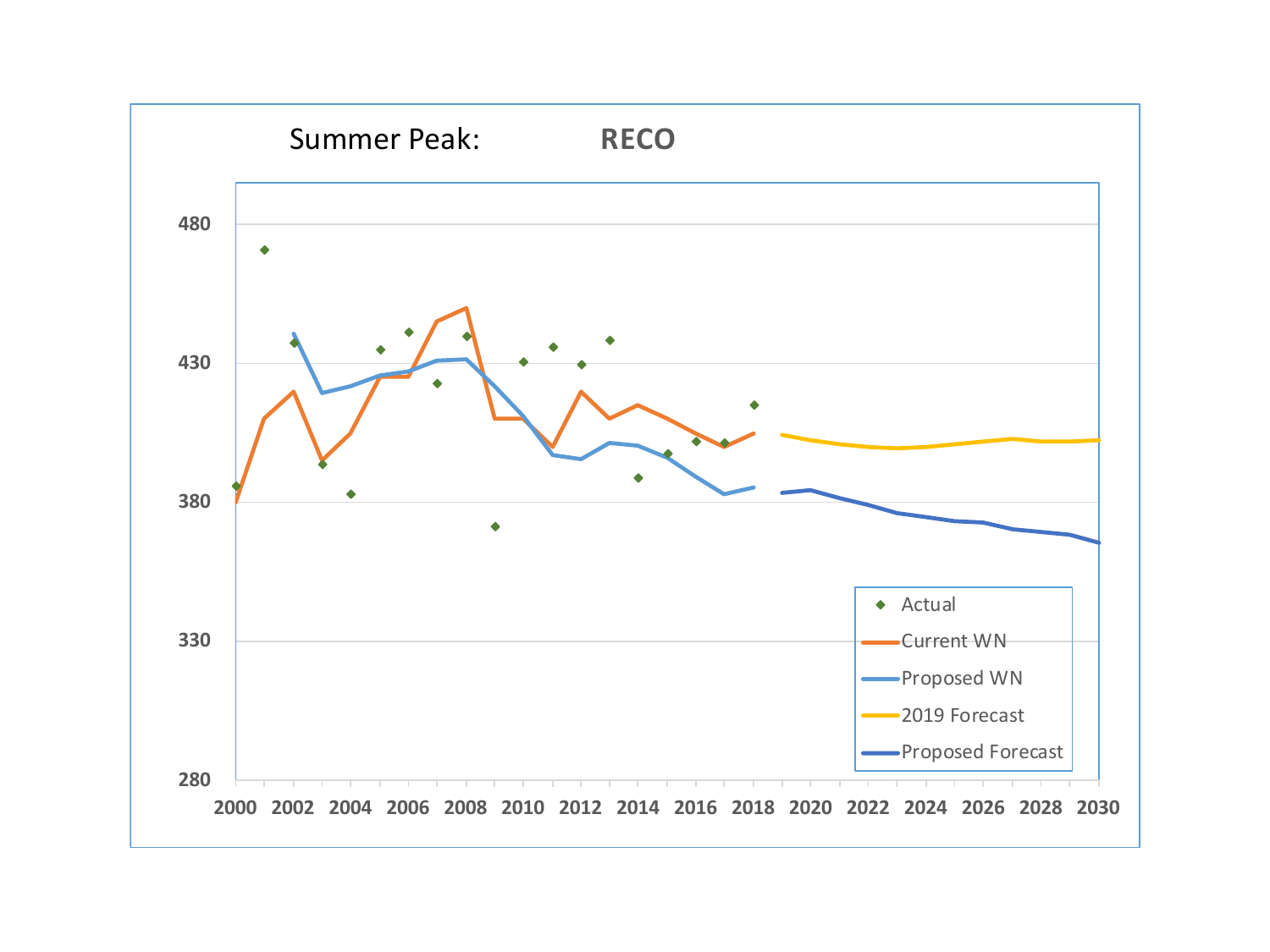![](_page_20_Figure_0.jpeg)